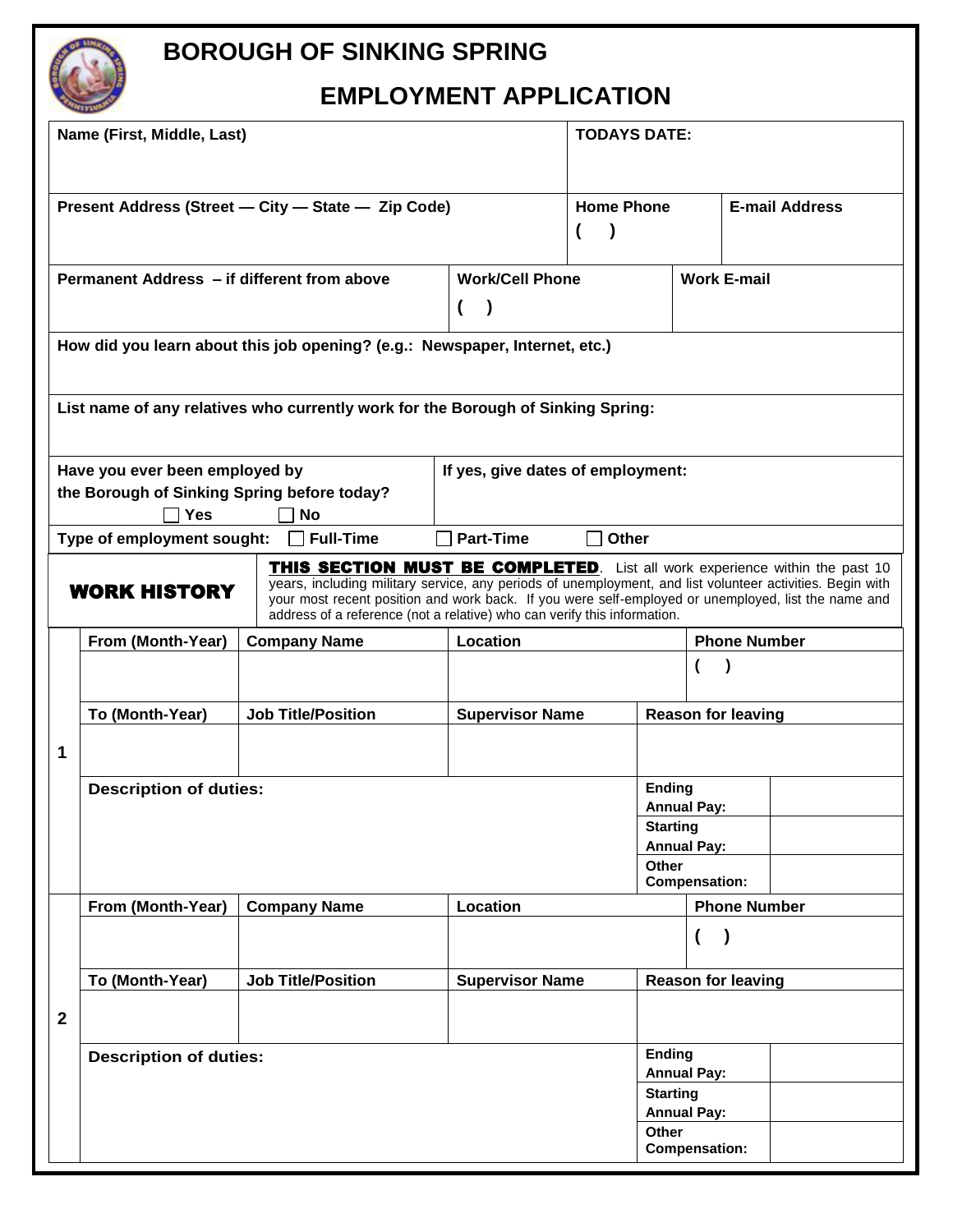|                                      | <b>WORK HISTORY</b><br>(Continued) |  |                                                                                                                                                                                                                                |  |                           |                                       |                      |            |  |
|--------------------------------------|------------------------------------|--|--------------------------------------------------------------------------------------------------------------------------------------------------------------------------------------------------------------------------------|--|---------------------------|---------------------------------------|----------------------|------------|--|
|                                      | From (Month-Year)                  |  | <b>Company Name</b>                                                                                                                                                                                                            |  | Location                  |                                       | <b>Phone Number</b>  |            |  |
|                                      |                                    |  |                                                                                                                                                                                                                                |  |                           | $\overline{ }$<br>$\lambda$           |                      |            |  |
|                                      | To (Month-Year)                    |  | <b>Job Title/Position</b>                                                                                                                                                                                                      |  | <b>Supervisor Name</b>    | <b>Reason for leaving</b>             |                      |            |  |
| 3                                    |                                    |  |                                                                                                                                                                                                                                |  |                           |                                       |                      |            |  |
|                                      | <b>Description of duties:</b>      |  |                                                                                                                                                                                                                                |  | <b>Ending</b>             |                                       |                      |            |  |
|                                      |                                    |  |                                                                                                                                                                                                                                |  | <b>Annual Pay:</b>        |                                       |                      |            |  |
|                                      |                                    |  |                                                                                                                                                                                                                                |  |                           | <b>Starting</b><br><b>Annual Pay:</b> |                      |            |  |
|                                      |                                    |  |                                                                                                                                                                                                                                |  |                           | Other<br><b>Compensation:</b>         |                      |            |  |
|                                      | <b>EDUCATION</b>                   |  | Please provide requested information in the space indicated below.                                                                                                                                                             |  |                           |                                       |                      |            |  |
|                                      |                                    |  | <b>School Name and Address</b>                                                                                                                                                                                                 |  | Diploma, Degree and Major |                                       | Did you<br>graduate? | <b>GPA</b> |  |
|                                      |                                    |  |                                                                                                                                                                                                                                |  |                           |                                       | $\sqcap$ Yes         |            |  |
|                                      | <b>High School</b>                 |  |                                                                                                                                                                                                                                |  |                           |                                       | No                   |            |  |
|                                      |                                    |  |                                                                                                                                                                                                                                |  |                           |                                       |                      |            |  |
|                                      |                                    |  |                                                                                                                                                                                                                                |  |                           |                                       | $\Box$ Yes           |            |  |
|                                      | <b>College/University</b>          |  |                                                                                                                                                                                                                                |  |                           |                                       | $\blacksquare$ No    |            |  |
|                                      |                                    |  |                                                                                                                                                                                                                                |  |                           |                                       | ∃Yes                 |            |  |
| <b>Graduate School</b>               |                                    |  |                                                                                                                                                                                                                                |  |                           |                                       | No                   |            |  |
|                                      | <b>Technical School</b>            |  |                                                                                                                                                                                                                                |  |                           |                                       | $\Box$ Yes           |            |  |
| <b>Certificates</b><br><b>Earned</b> |                                    |  |                                                                                                                                                                                                                                |  |                           |                                       | $\Box$ No            |            |  |
|                                      | <b>LANGUAGES</b>                   |  | Specify foreign language proficiency (if relevant to the position you are applying for).                                                                                                                                       |  |                           |                                       |                      |            |  |
| Read: _____________                  |                                    |  | Write: When the contract of the contract of the contract of the contract of the contract of the contract of the contract of the contract of the contract of the contract of the contract of the contract of the contract of th |  |                           |                                       |                      |            |  |
| $\Box$ Yes $\Box$ No<br>Fluent?      |                                    |  | $\Box$ Yes $\Box$ No<br>Fluent?                                                                                                                                                                                                |  | Fluent?                   | $\Box$ Yes $\Box$ No                  |                      |            |  |
|                                      | <b>OTHER</b><br><b>SKILLS</b>      |  | List any other skills you have that are relevent to the job for which you are applying.                                                                                                                                        |  |                           |                                       |                      |            |  |
|                                      |                                    |  |                                                                                                                                                                                                                                |  |                           |                                       |                      |            |  |
|                                      |                                    |  |                                                                                                                                                                                                                                |  |                           |                                       |                      |            |  |
|                                      |                                    |  |                                                                                                                                                                                                                                |  |                           |                                       |                      |            |  |
|                                      |                                    |  |                                                                                                                                                                                                                                |  |                           |                                       |                      |            |  |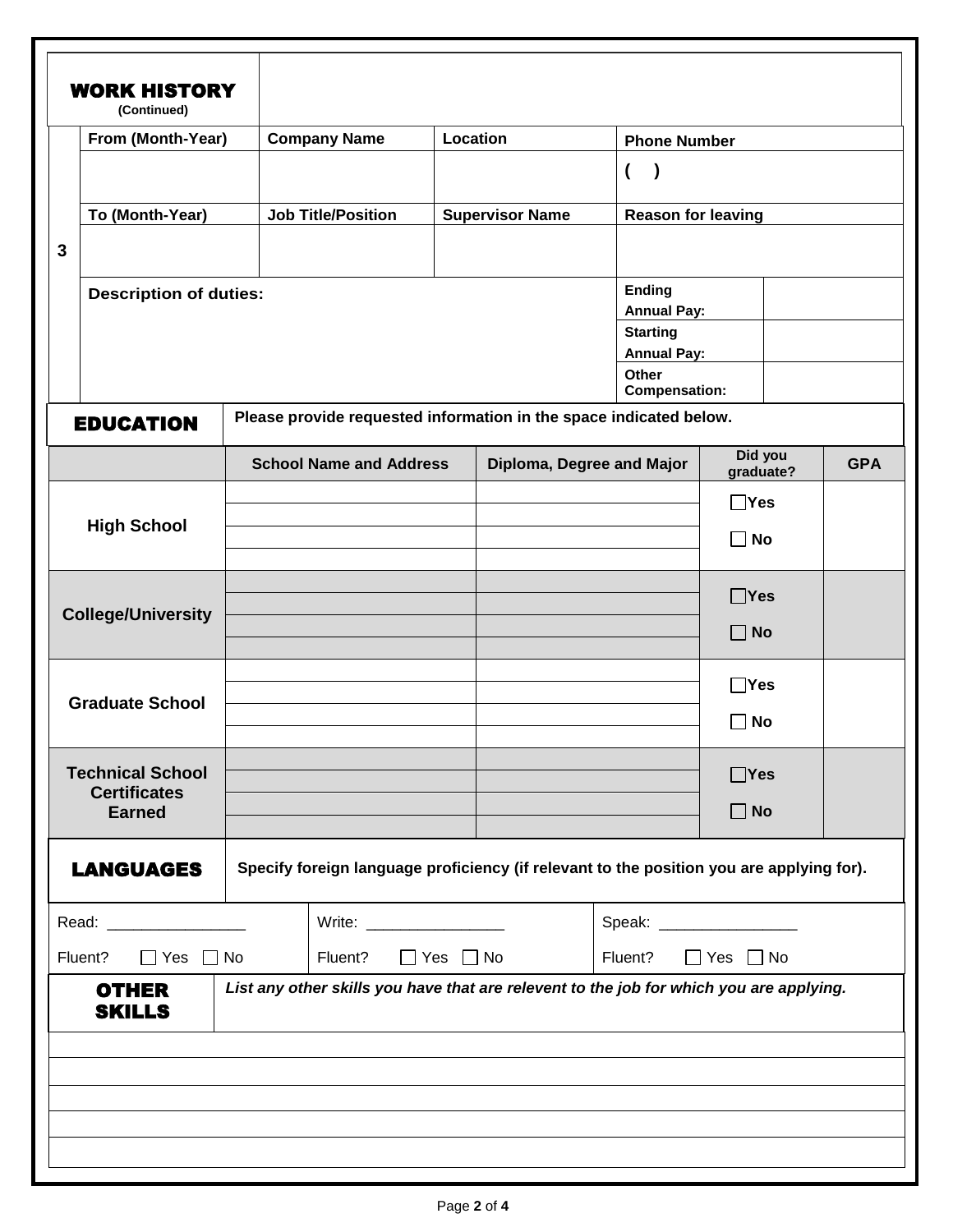| <b>REFERENCES</b>               |                                                          | List three individuals as business references who have knowledge of your occupational<br>skills and background. Include at least one current or former direct manager/supervisor.                                                                                                                                                                                                  |        |                      |
|---------------------------------|----------------------------------------------------------|------------------------------------------------------------------------------------------------------------------------------------------------------------------------------------------------------------------------------------------------------------------------------------------------------------------------------------------------------------------------------------|--------|----------------------|
| Name:                           |                                                          |                                                                                                                                                                                                                                                                                                                                                                                    |        |                      |
| <b>Address:</b>                 |                                                          |                                                                                                                                                                                                                                                                                                                                                                                    |        |                      |
| 1<br><b>Occupation</b>          | <b>Relationship</b>                                      | <b>Phone number</b>                                                                                                                                                                                                                                                                                                                                                                | E-mail | <b>Years known</b>   |
|                                 |                                                          | $\lambda$                                                                                                                                                                                                                                                                                                                                                                          |        |                      |
| Name:                           |                                                          |                                                                                                                                                                                                                                                                                                                                                                                    |        |                      |
| <b>Address:</b><br>$\mathbf{2}$ |                                                          |                                                                                                                                                                                                                                                                                                                                                                                    |        |                      |
| <b>Occupation</b>               | Relationship                                             | <b>Phone number</b>                                                                                                                                                                                                                                                                                                                                                                | E-mail | <b>Years known</b>   |
|                                 |                                                          | $\lambda$                                                                                                                                                                                                                                                                                                                                                                          |        |                      |
| Name:                           |                                                          |                                                                                                                                                                                                                                                                                                                                                                                    |        |                      |
| <b>Address:</b><br>3            |                                                          |                                                                                                                                                                                                                                                                                                                                                                                    | E-mail |                      |
| <b>Occupation</b>               | Relationship                                             | <b>Phone number</b>                                                                                                                                                                                                                                                                                                                                                                |        | <b>Years known</b>   |
|                                 |                                                          |                                                                                                                                                                                                                                                                                                                                                                                    |        |                      |
| expense.                        | Are you willing to submit to a pre-employment drug test? |                                                                                                                                                                                                                                                                                                                                                                                    |        | Yes $\Box$ No        |
|                                 |                                                          | <b>WORK AUTHORIZATION:</b> Do you have authorization to work in the U.S.?                                                                                                                                                                                                                                                                                                          |        | Yes $\Box$ No        |
|                                 |                                                          | <u>If yes, will you now or in the future require sponsorship for work authorization?</u>                                                                                                                                                                                                                                                                                           |        | Yes $\Box$ No        |
|                                 |                                                          | If you are under 18 years of age, can you provide required proof of eligibility to work?                                                                                                                                                                                                                                                                                           |        | $\Box$ Yes $\Box$ No |
|                                 |                                                          | <b>CRIMINAL CONVICTIONS:</b> Have you been convicted of a crime within the past 5 years?                                                                                                                                                                                                                                                                                           |        | $\Box$ Yes $\Box$ No |
|                                 |                                                          | If yes, for each conviction, provide in the space below or, on the reverse side of this Application (or on a separate sheet of<br>paper if you are not completing this Application electronically), the state and city/town, nature of the offense, date of<br>conviction, court, and sentence imposed. Conviction of a crime will not necessarily disqualify you from employment. |        |                      |
|                                 |                                                          |                                                                                                                                                                                                                                                                                                                                                                                    |        |                      |
|                                 |                                                          |                                                                                                                                                                                                                                                                                                                                                                                    |        |                      |
|                                 |                                                          |                                                                                                                                                                                                                                                                                                                                                                                    |        |                      |
|                                 |                                                          | <b>OBLIGATION TO CURRENT/PRIOR EMPLOYERS:</b> Do you currently work under any agreement, such as a non-compete<br>agreement, which would restrict your employment with Borough of Sinking Spring?                                                                                                                                                                                  |        | Yes $\Box$ No        |